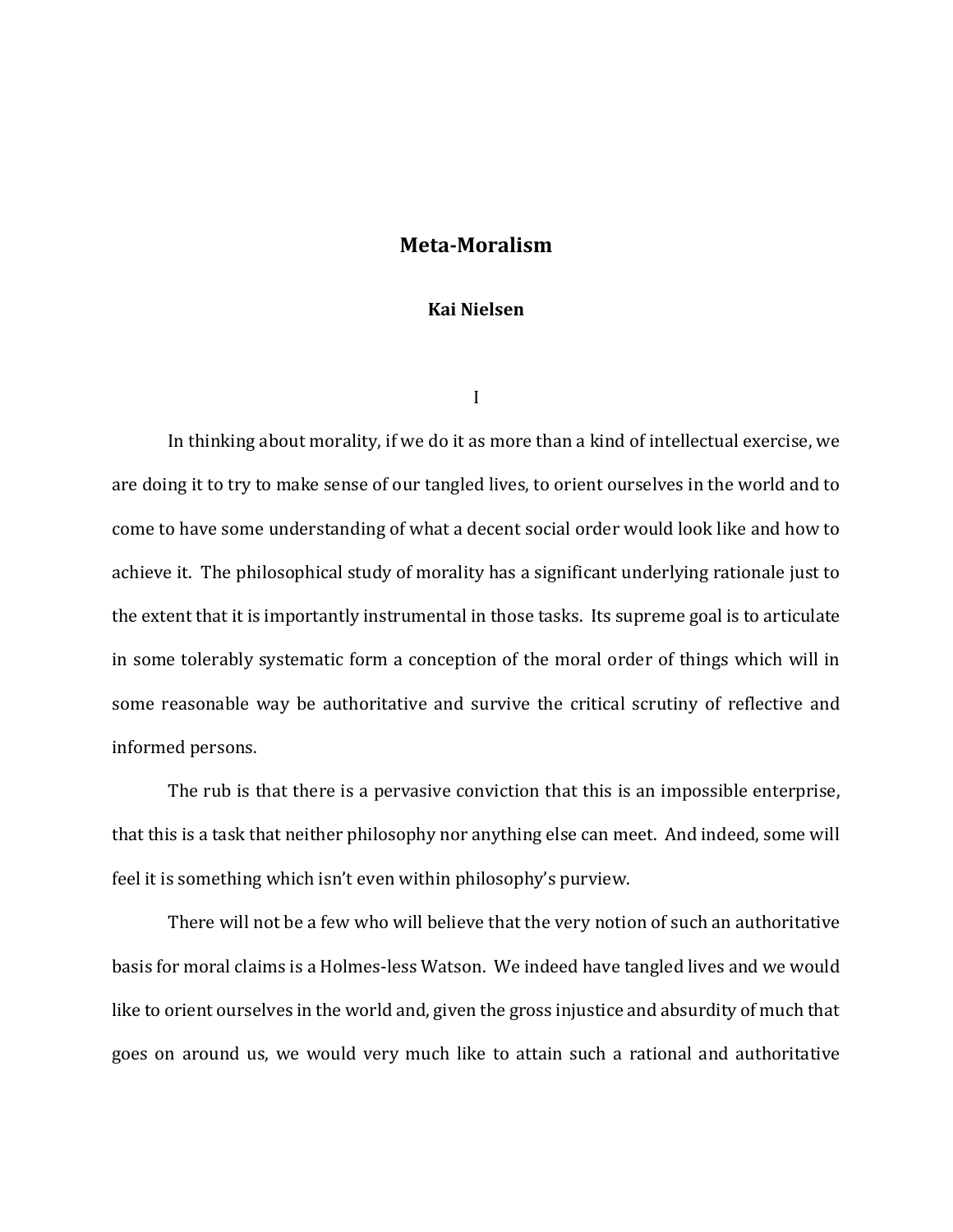overview of moral phenomena. But 'likes will make fine pets of us' is such a hankering for such an overview. It is widely believed that it is wishful thinking.

What would it be like to have an *authoritative* overview in the domain of morality? Well, some philosophers might have a much better account of moral notions than many other people—including many intellectuals. The representations of such philosophers of how moral notions hang together might indeed be authoritative or, more accurately, be much more perspicuous than that of others. But it is crucial to note that it is in the display of moral concepts where a philosopher might clearly in a still challengeable way be authoritative. Perspicuous representation is one thing, authoritative ascertain is another. The idea of it being *authoritative* vis-à-vis the truth of moral claims or the soundness of moral arguments is not a pellucid one. In virtue of what would a philosopher's account or anyone else's be authoritative and what are the marks, if any, of an authoritative moral overview?

We can speak of an authoritative statement on the value health-wise of regular jogging. Certain people can be authorities here and can speak authoritatively on such a question. A group of people, none of them M.D.s and none of them particularly knowledgeable about human biology or health research, might get into a dispute about the wisdom of jogging. Some might maintain it was very good for one's own health. It helps one get rid of excess fat and it is good for the lungs and heart. Others might respond that people who have lived a sedentary life and who have considerable cholesterol accumulation ought not to take up jogging even if they go about it gradually and sensibly, for it puts too much strain on the heart of such a person. The dispute might go on endlessly and inconclusively, given the knowledge of the disputants. But, even if in fact one is not available for them, we know perfectly well what it would be like to get an authoritative answer here. An M.D. with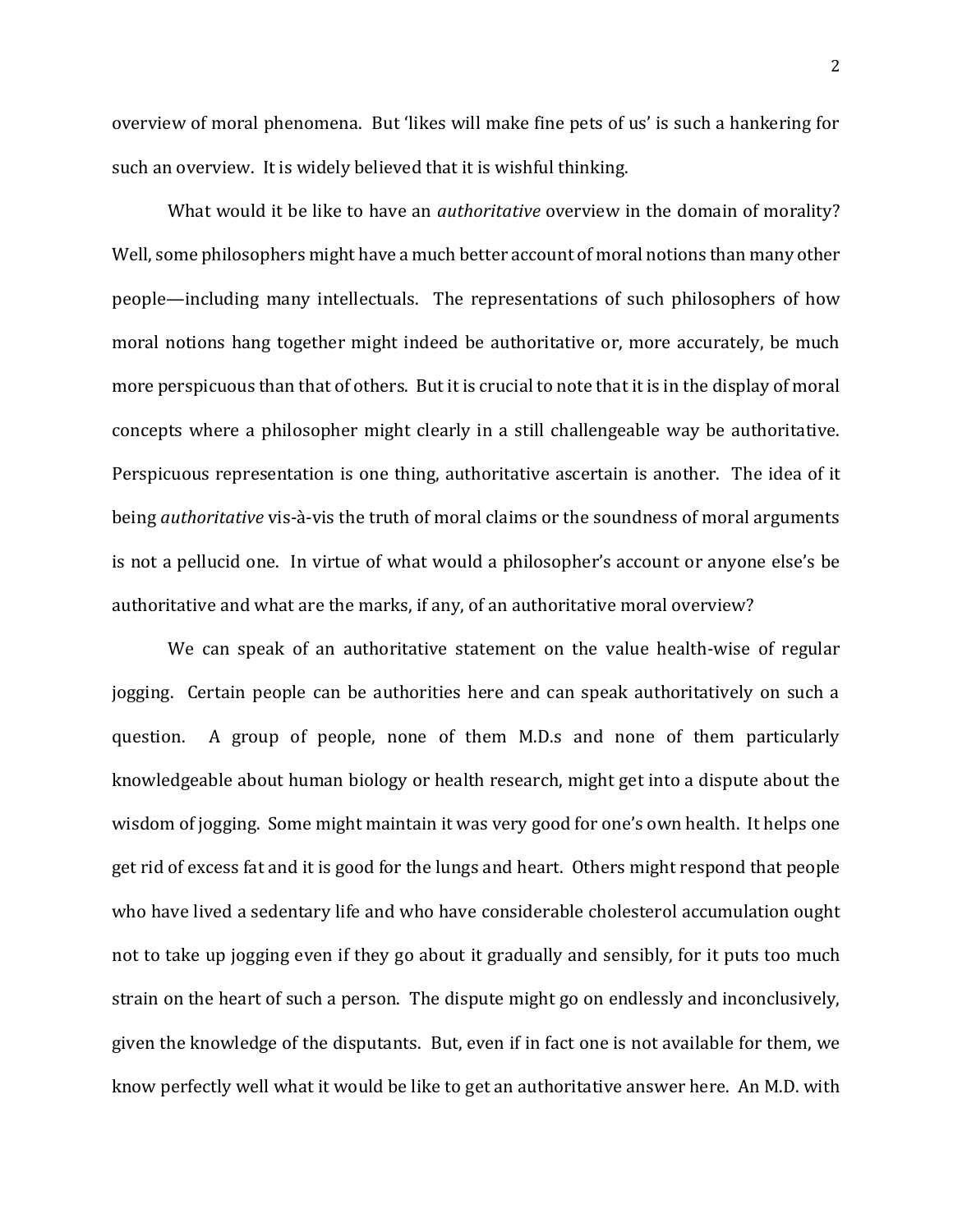the proper statistics, a good knowledge of the functioning of the heart and the effects on human beings of jogging could give such an authoritative answer. This does not mean that it would be an infallible answer but it could be, given that he had the requisite knowledge and experience, an authoritative answer.

Could a fundamental moral issue have such 'requisite knowledge' and have such an authoritative answer? That there could be seems very problematical. But is this a too diversionist response? It would be good to consider a case. Suppose a man, married for a second time, finds himself in an intolerable domestic situation. His adolescent son by his first marriage and his second wife are in constant bitter and very destructive strife. He can see that there is much to be said on both sides, nearly equal fault or defects on either side and, given the personalities involved, little hope to rationally resolve the strife or even the tension. Should he take sides in the dispute? Should he send his son to a boarding school? Should he separate from his wife? Should he just live with the strife and tension doing nothing in resignation? What should he do? He is, let us hypothesize, resolved not to treat anyone as a means only. But what does this come to here? What would an authoritative answer look like based on 'adequate knowledge'?

Well, perhaps we are not, after all, so far off from our first non-moral case in which we could get an authoritative answer. There are marriage counsellors and people in family counselling services who have some knowledge and some experience in such matters and can give some answers.

Perhaps the first reaction to such a remark is to express a thorough skepticism over whether such people do really have the requisite expertise—the actual knowledge—to make such value judgments in any hard-headed, knowledgeable and objective way. Given the state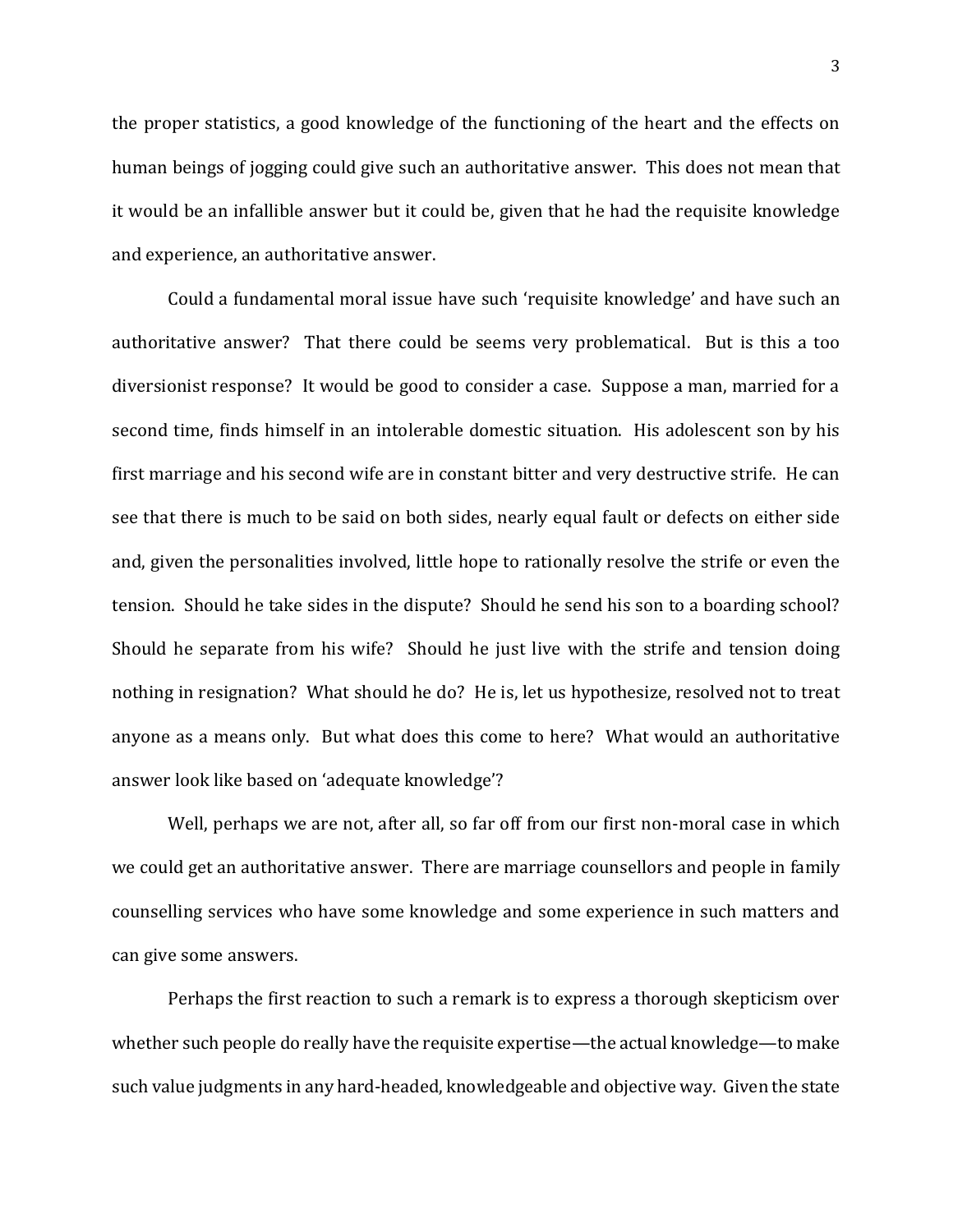of development of psychology and sociology, its applications, its forms of engineering, they could hardly be a fertile source of information. It is perhaps, indeed very perhaps, wishful thinking to believe that its practitioners will have anything like a scientific and objective understanding of what they are about.

However, even if we do not demur at this very low estimate of the social sciences and/or the art of counselling, it is perhaps not unreasonable to remind ourselves that experienced and sensitive marriage counsellors have been over such stress situations again and again; they have seen family after family in such conditions of stress. If they are reflective and concerned human beings they will, out of their extensive experience, surely be in a better position to give advice or at least to understand the situation than most of us, including the conflicting agents themselves.

There still—or so it is usually thought—is a difference between this case and the jogging case. What we are tempted to say is this: what the man must do vis-à-vis his wife and son in distinctively a *moral* problem in the way the jogging case is not and a moral problem. At least not so unequivocally and clearly. Moreover, it is what Wittgenstein would call a grammatical remark to say that each person much make his or her own moral decisions and that no one else can make such decisions for them. Still, there is no impersonal, authoritative 'moral truth', it will sometimes be claimed, which can tell a person what they must do. But, whatever may be so for the moral case, this is surely not true concerning what each person would say concerning what was or wasn't good for their health. Quite apart from any decisions I would make or commitments I would undertake, it could just be the case that jogging would not be good for me. That could be authoritatively settled, though I would certainly not say this 'authoritative settlement' yields certainty. But in *some* cases like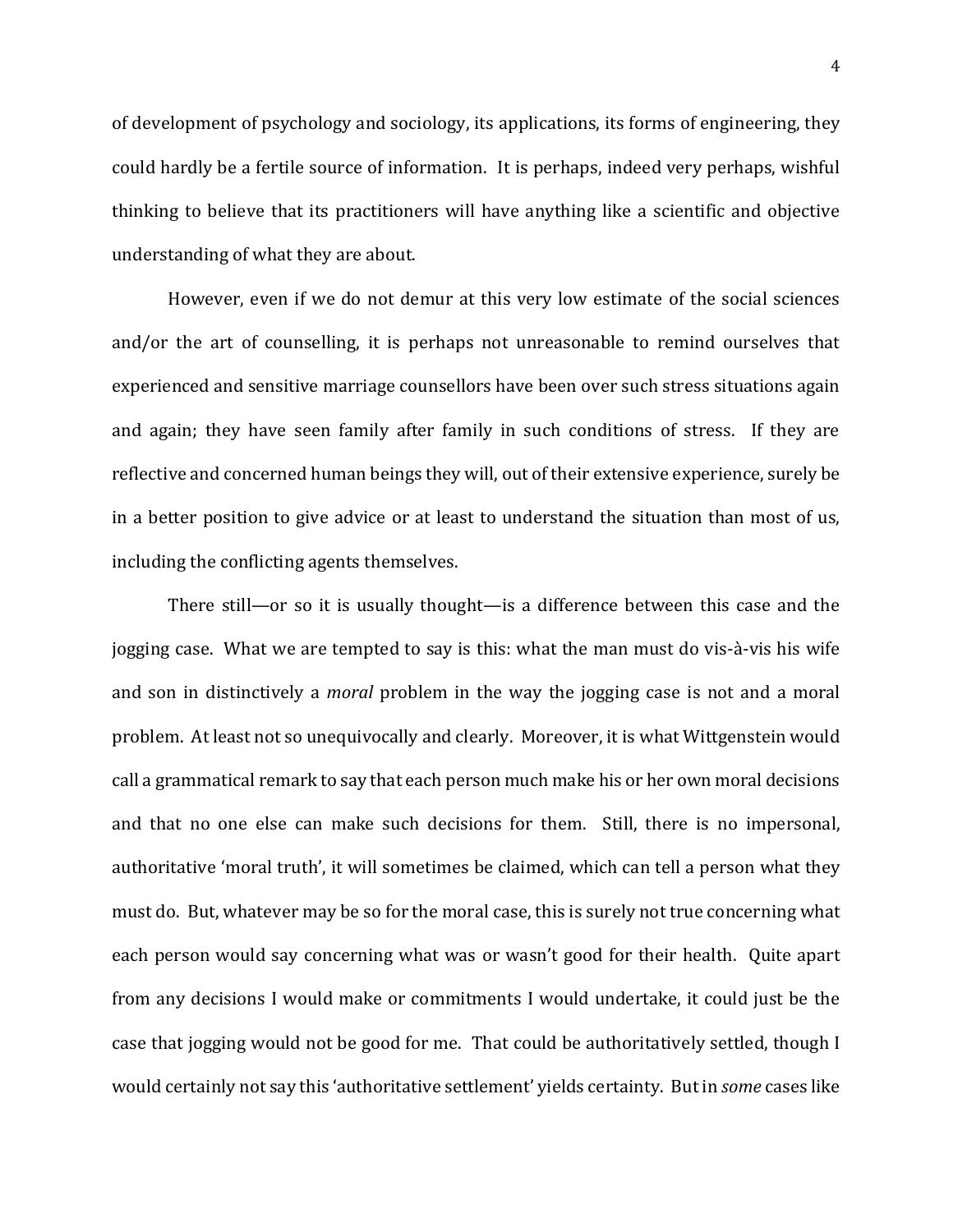this one it is near certainty what the answer is, but not in the moral example or indeed in most moral examples. There could be people in the jogging case who were in a position to know this such that their pronouncements on it would just be something one would be very unwise not to follow, if we cared for our health and if we at all aspired to be rational or objective. If your doctor advises you to give up something, normally you should if you can. But people can go on smoking though they very well know that it is dangerous for them. There can be an authoritative statement both in the jogging case and the smoking case. But there is, as I remarked above, a reluctance to make such jogging-like claims about clear moral cases. Yet sometimes we get close to this. A reasonable person in the husband's situation, caught in the snarl of conflict between his wife and son, would surely do well to listen to the advice of reflective and humane people who have been in one way or another over that kind of road before. But retaining his moral authority, we want to say, he would still have to make up his mind what he is to do. It is not the case that there is some information, some empirical facts accessible to anyone who will make the effort, which are such that we can determine on the basis of them just what should be done such that, if a person is rational and reasonable, they will do just that.

## II

Now, however, the worm begins to turn and we should begin to be less confident in what we are to say here. Well known philosophical and sometimes religious difficulties hove into sight and many people at this juncture are more likely to strike problematic postures. To insist on some sort of principled difference between the two cases is, it may be thought, to assume that in the moral case we cannot derive an ought from an is. But such an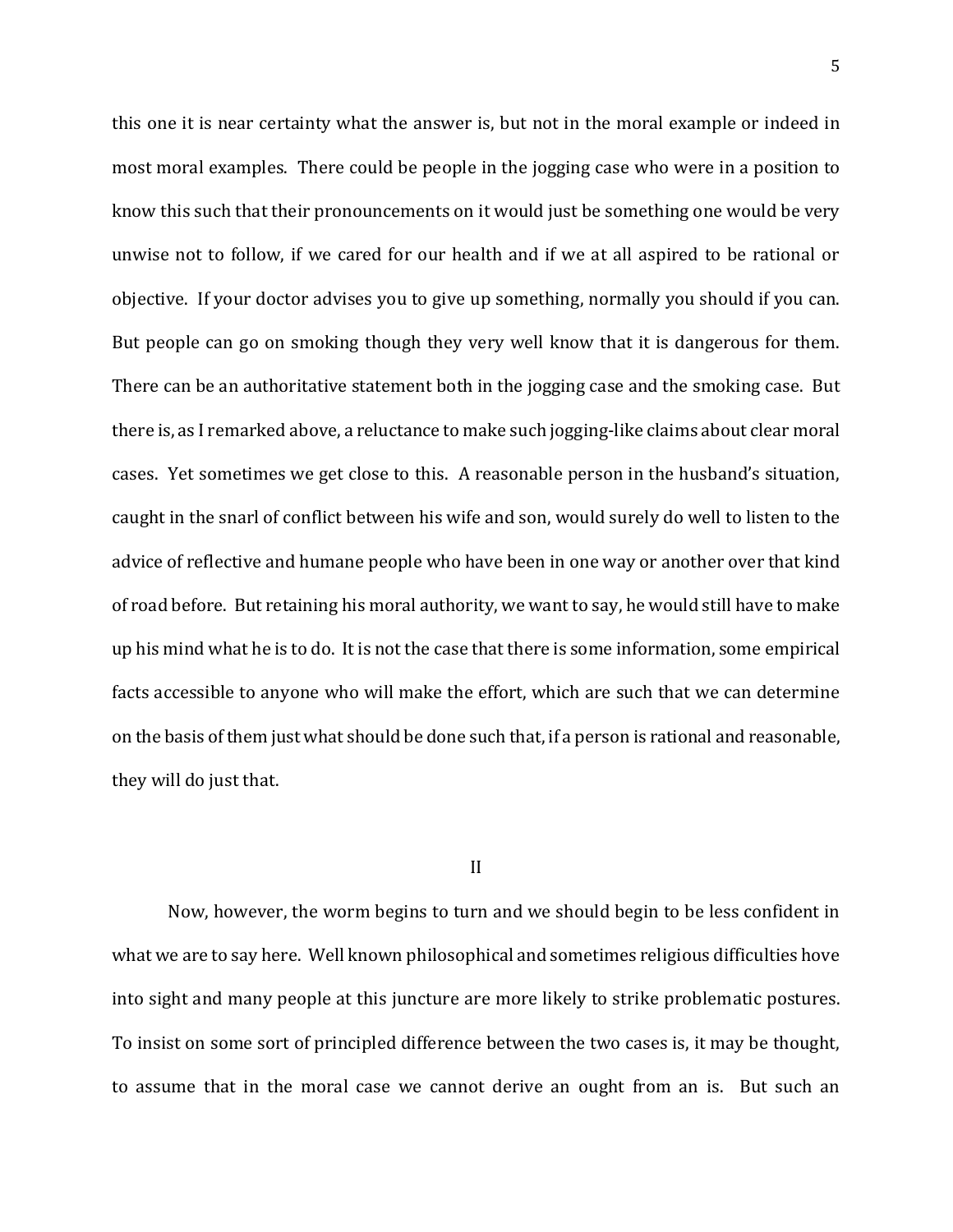assumption is indeed problematical. Moreover, is/ought questions apart, is there really such a sharp difference between the two cases? As Hilary Putnam has shown, we should distinguish a fact/value distinction from a fact/value dichotomy (Putnam 2002). Many moral remarks are inextricably factual and moral. ('He is intolerant', for example. That surely is not empirical fact-insensitive. Many moral remarks are like that.) Do they not really differ in degree rather than kind? It is not true that the moral case is radically different from the non-moral case. We are skeptical of authoritative answers for the moral case but can we rule out moral authoritativeness in principle or on some secure theoretic grounds? There is an old and strong tradition in moral philosophy that will assert that we can. Indeed, even Wittgenstein, who was hardly a moral skeptic, in a brilliantly succinct way argued that there is a difference in kind here. And even Putnam did not deny it. Moreover, there remains the consideration that no one can make another person's moral decisions for him. (And, even if that is a grammatical remark, it still is a significant one. It is not a banality as most grammatical remarks are when they are understood as such.)

Let us look at the reasoning that would support the claim that there must be a difference in kind between the moral case and the non-moral case. In doing this I shall, for the present, put the is/out distinction aside. 'Jogging is good for you for it helps keep you in shape' is thought to be quite different from 'Keeping your son with you is the right thing to do for sending him to boarding school under such circumstances is to give him a sense that you don't really care for him and that he is just in the way'. Whether jogging helps keep you in shape is plainly a question of empirical fact and if it helps keep you in shape, it is also true that, to that extent, it is good for you. It makes no sense to argue 'Jogging helps keep you in shape but it is in no way good for you'. This is not to say, of course, that jogging might not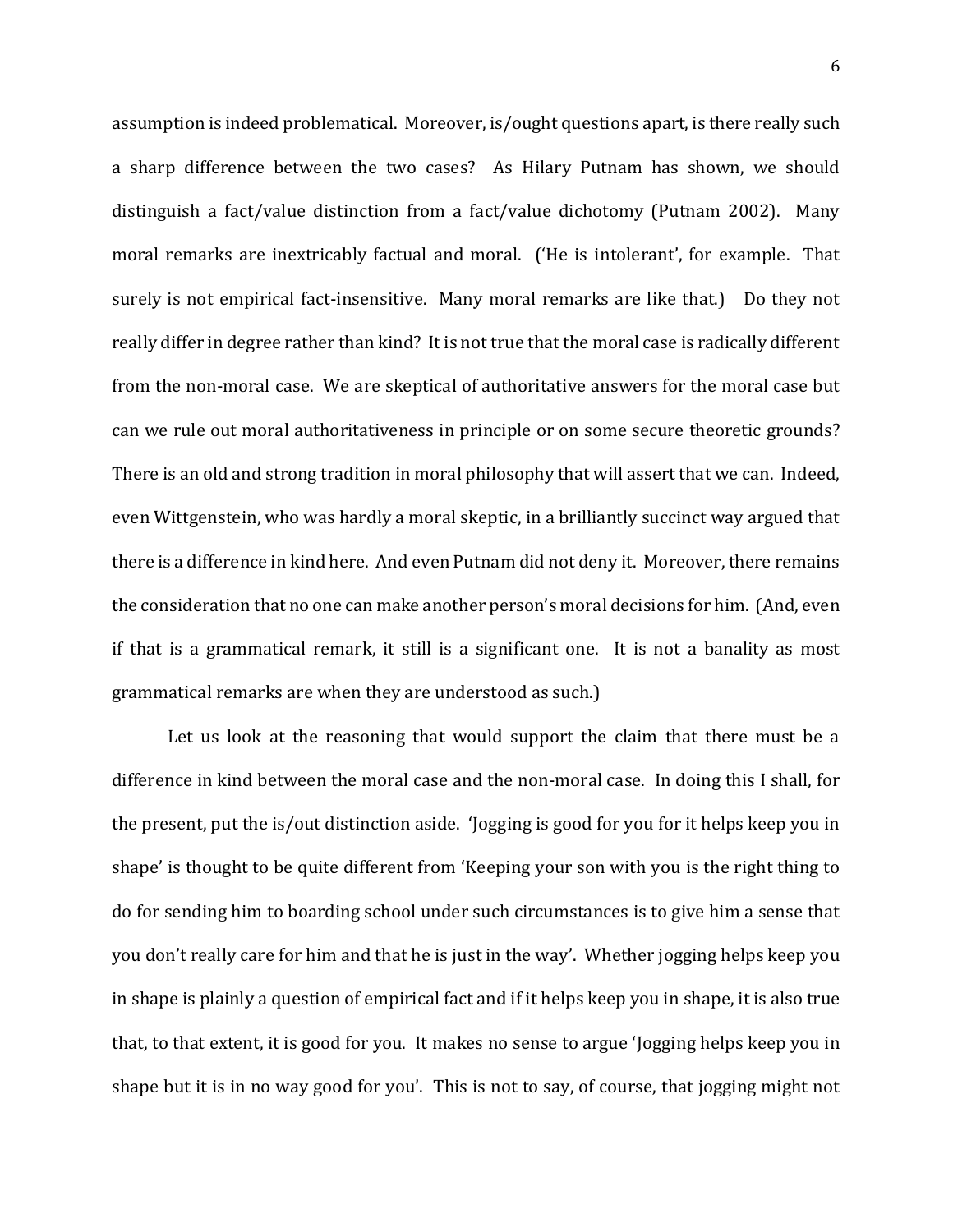have other side effects such that, all told, notwithstanding that though it helps keep you in shape, it would not be good for you, though that this is so would again be a question of fact that could in principle at least be settled authoritatively. But to the extent that jogging helps keep you in shape, then, other things being equal, it follows that jogging is good for you. If (to generalize) something helps keep you in shape and doesn't harm you in any other way, it follows that it is good for you, i.e., good for your health.

Can anything like that, after all, be said for the moral case? Consider 'To give your son the feeling that you do not care for him is just, taken by itself, wrong'. The 'taken by itself' serves as a reminder that circumstances could conceivably arise in which, everything considered, you should reluctantly accept that, everything considered, this is the least bad thing to do. But in this respect it is on a footing with 'To fail to exercise is just something which in itself is bad for you'. It is an empirical question whether sending him to boarding school under such circumstances will make or contribute toward making him believe that you really do not care for him. It is also an empirical question whether you do or do not give him the feeling that you care for him. That that gives his son the feeling he does not care for him is a matter of fact claim and, if this matter of fact actually obtains, it follows that everything else being equal, something has been done which, if he could have avoided it, he ought not to do. Decision isn't king here anymore than in the jogging case. Whatever the son's father would decide to do or choose to do or voluntarily commit himself to do, it still follows that it could not be the case that, just like that, without very special excusing circumstances, that it was morally permissible for him to do it if he could have prevented it without causing greater harm to give his son such a feeling. There are circumstances in which it could, everything considered, be the right thing to do but they would have to be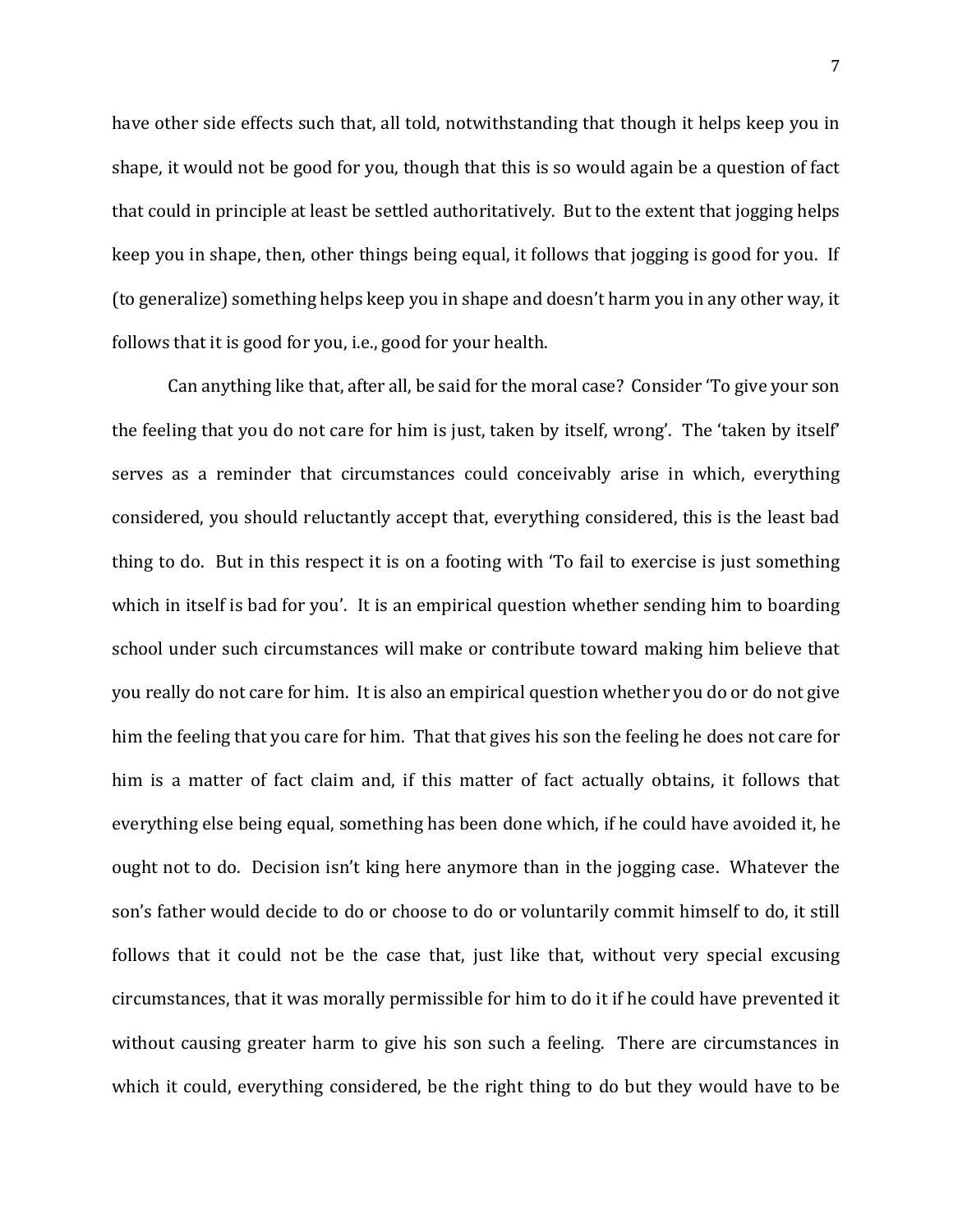special circumstances. We are making remarks here but none of them are empirical fact insensitive, though matters may be so that they are nearly so.

It is not unnatural to respond that to say this is not to make a conceptual remark but to give voice to a very fundamental moral conviction. It is not to say something which is built into the very logic of our language. Someone who denied the above would be saying something *morally* deviant: that is to say, he would be saying something which marked a departure from what, at least in our culture, is a *moral* regularity but he would not be saying something *linguistically* deviant, something which marked a departure from a linguistic regularity. Moreover, what he says is not conceptually problematic either.

It is true that at least most of us would balk at 'My son has done nothing untoward but there is nothing wrong at all about my giving him the feeling that I don't care for him'. But we balk at certain kinds of obscenities coming from certain people as well and we would balk at 'Peanut butter and jelly sandwiches are awful' in the middle of an article in a geological journal. There is balking and balking, and we do not balk in any of the above contexts because we do not understand. We sometimes balk because we understand all too well.

Given our own moral commitments, the normal ones in our culture, we do not see how anyone with an ounce of moral feeling or sense could so regard his son. And, of course, he could not so regard him where he is committed to a moral point of view that reflected our traditions and commitments. 'Son' indeed is itself immersed in a moral framework. To speak of someone as 'my son' is in our culture to give to understand that I have certain commitments to him and these commitments, though defeasible, are part of our way, encapsulated in our moral practices, of relating to him. But we could understand someone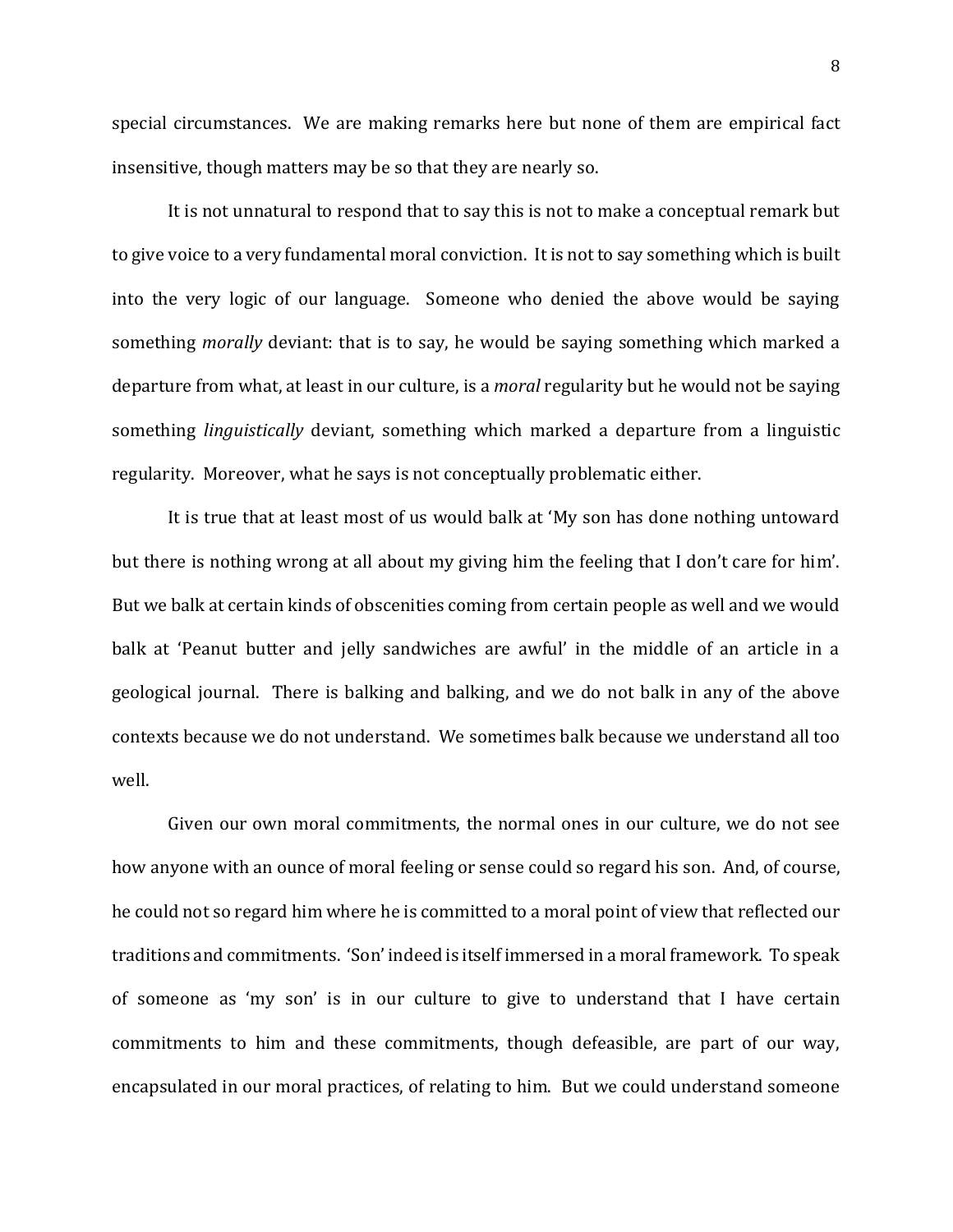with a radically different set of moral commitments—indeed in a very different moral tradition—who did not have such a regard for his son. (Anouilh's Henry the Second, for example.) 'Moral' has a contrast with both 'immoral' and 'non-moral'. The former contrast makes us reluctant to speak of someone's views being moral views when we take them to be anathema or even when we strongly disapprove of them. But when we think about it in a cool moment and remember that 'moral' also contrasts with 'non-moral' as well as 'immoral', we will acknowledge that an 'immoral morality' is not necessarily a conceptual anomaly. We can understand someone who showed such indifference to his son even if he did not give us a story about his son's depravity, bestiality, genuine cruelty or longstanding and unjustified indifference even to the other members of his own family. We would understand a man who just had no concern for the feelings of his children, though we would regard him as not only morally reprehensible but also as morally odd, though not conceptually untoward. Beyond keeping people disciplined and in relatively good working order, we *might* be quite indifferent to them, reserving his feelings of concern for people whom we regard as our peers. That this, as we would avow, is a monstrous moral view does not make it a non-moral view. 'To give your son the feeling that you do not care for him is just wrong' is not a grammatical remark or a truism from all moral perspectives, though I is from ours. (This is so even when 'wrong' is understood, as it should be here, as '*prima facie* wrong'.) To tie this to the world, think of the Incan, Aztec or Comanche moral orders. Certain very major element of these moral orders, but not all, make us take them to be monstrous orders now, but moral orders all the same. But not all who were committed to that order would coherently say it was a monstrous moral order. That is unsettling for us.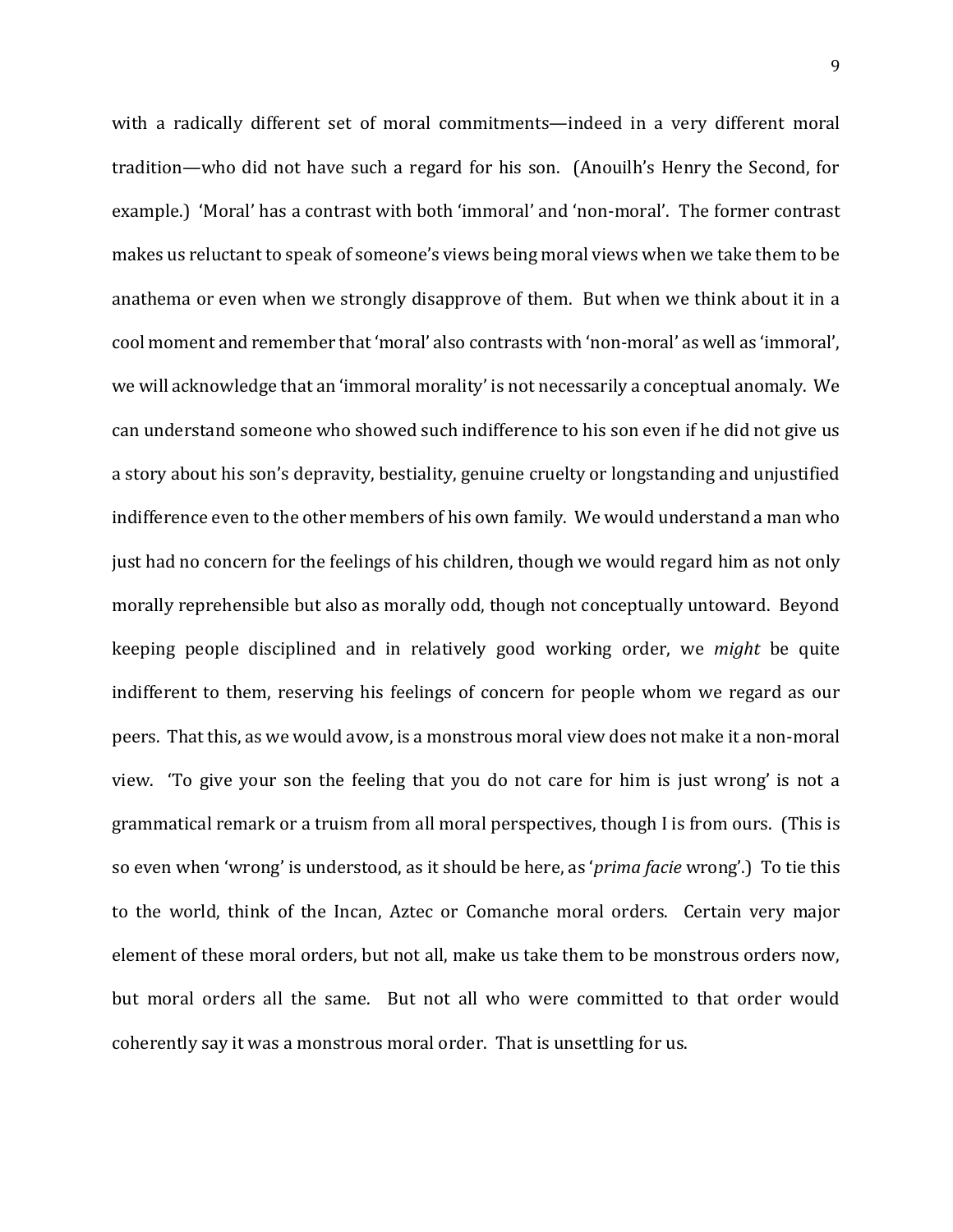Does this establish that 'moral' and the like are so open-textured that it means that, as far as 'the logic of our language' is concerned, we are free to choose our moral principles so that anything we would choose to do in a principled way (that is, be prepared to universalize) is a moral principle of ours no matter what its content? To draw this conclusion would be to move too fast and too far from what has been said above. That we can readily conceive of a man who has no such regard for his son and still has a mastery of moral concepts and *a* moral point of view does not show or even tend to show that anything a person decided on and was prepared to universalize and indeed hold onto – no matter what, even though it had not connected with what he took to be human harm or wellbeing – would be regarded as or even understood as a moral stance of his. If I say 'Always pull your ear twice and stick out your tongue before going out on the veranda' and consistently act on it and would not abandon it even though forcefully urged to, and that I universalize it, steadfastly urging others to do likewise, you could rightly say that I had a thing about it (a blick, if you will) but it could not safely be called a 'moral view' of mine or a 'moral principle of conduct'. Being universalizable is necessary but not sufficient for it to be a moral principle. The mark of the moral seems always to be linked with some content—perhaps (as common sense would seem to sanction) with human harm and wellbeing. It is not marked by just what we would decide on principle to do or what policies we would engage in or what we would subscribe to no matter what their content. And not all commitments are moral commitments. Moral commitments are not of such a lean content. Such decisionalism is off the mark and arguably even unintelligible or incoherent.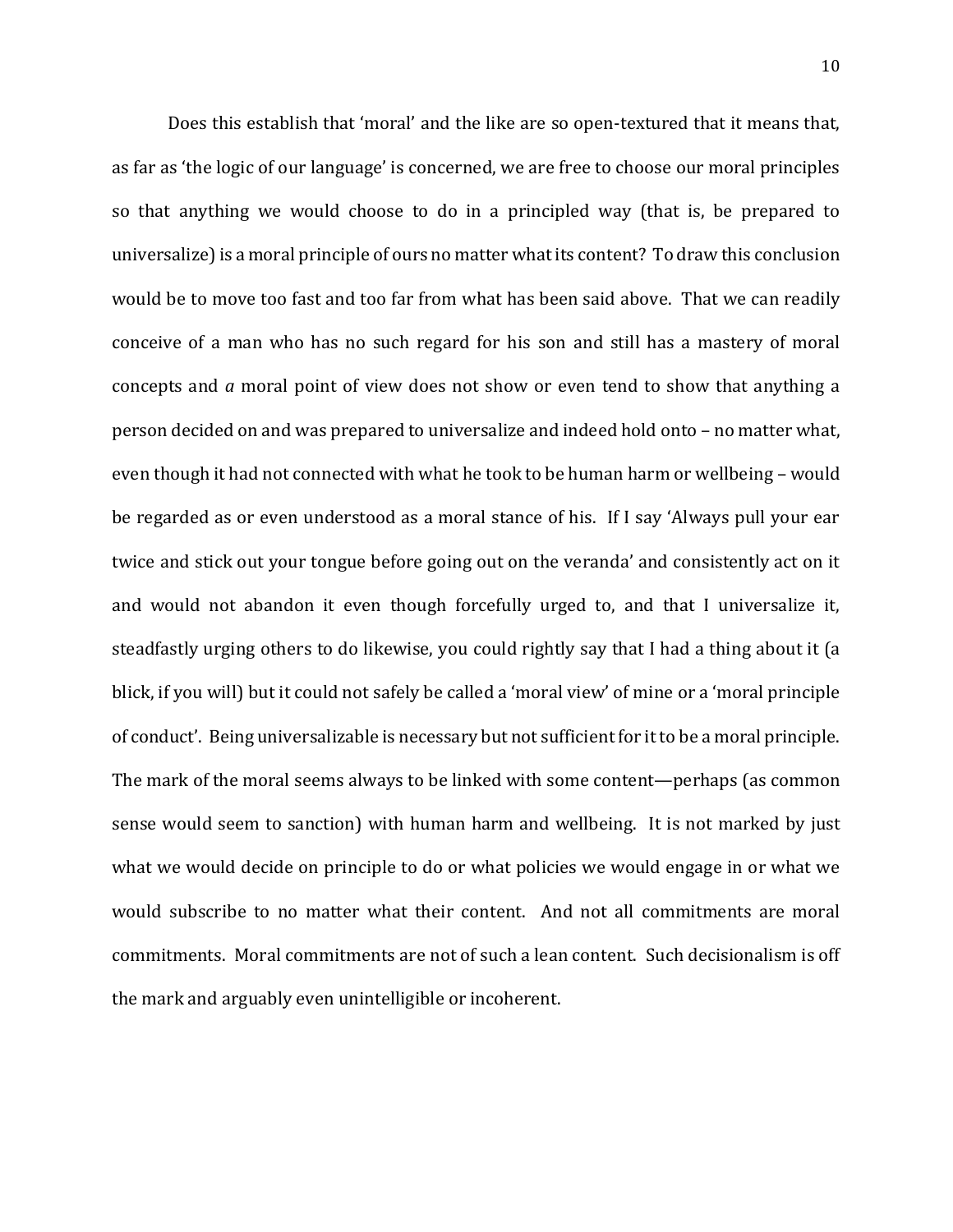We can conclude from this that by this line of investigation we have not uncovered a difference between the jogging case and the moral case that is of any particular significance. What can count as an intelligible valuation in their respective domains is tied to a determinate content, though in the jogging case it appears to have a more determinate content; a scientific content that moral commitments do not necessarily have. However, even this may, after all, give us a clue as to why it may still be true that there can be authoritative views concerning jogging and health care while there neither are nor can be such authoritative views concerning the morality of personal relations or community relations. In the latter cases, while it is not just a matter of choosing without guides or finally just having to commit yourself, it still is the case that the criteria of choice are more complex and more contested and indeed contestable than in the jogging case or even the smoking case. There is not the same settled 'agreement in judgment' in the moral cases as there is in the jogging case or the smoking case. Things still do not run so smoothly in the moral case. But recognizing this we have something here that does not establish a difference in kind but a difference in degree. And in seeing that we have only a difference in degree, we have lost a secure ground for saying that there cannot possibly be any authoritative basis for moral claims as there can be for such jogging claims or jogging-type determinate health claims. Yet our conviction, or at least lingering suspicion, that there must be some such difference is a strong one and a persistent one. But perhaps all the same it rests on an illusion. But we should be reluctant about speaking of 'a scientific morality'.

III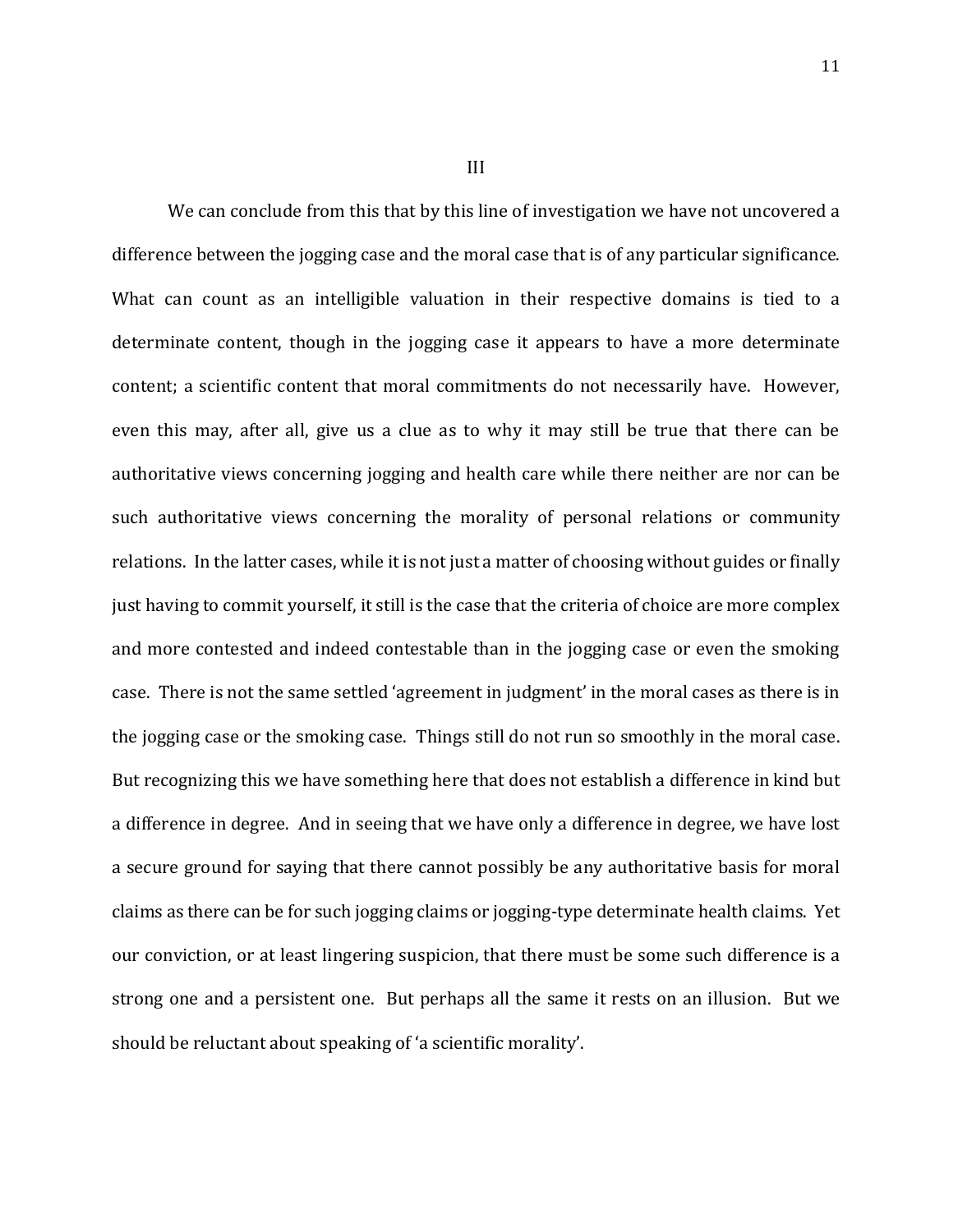One way to try to locate a difference in kind is to make the following stress: if you see me swimming and notice that I swim badly, you might say, 'You swim badly. That's no way to do either the breast stroke or the Australian crawl!' Assuming I swim well enough so that my drowning is not in question, I could reply, without any kind of impropriety, 'I don't care. I don't want to learn to swim any better!' In such a case, as in the health case, if no moral considerations intervene, specifying what I really want has a very special weight and, to put it minimally, is plainly relevant concerning answers to such questions about what to do. This is so even for the case about smoking. Now suppose in contrast as a result of my frustrations I was behaving cruelly and unfairly to my son and you call me up short by saying, 'You're being cruel to him and grossly unfair'. If, parallel to the case above, I reply, 'I don't care. I don't want to be fair or decent either', I have said something which is not only morally unhappy, it is conceptually unhappy as well. This 'answer' is conceptually unhappy because (though I do not say only because) it is plainly irrelevant. You can readily point out to me that it doesn't matter what I want, I have no business treating him in that way. I just ought to want to be fair and decent and to be so if I can. If I do not have such desires that is a very strong count against me indeed, namely that of plain moral indifference. This is very different from 'If you want to swim well, swim this way' or 'If you want to keep in shape, jog'. I could relevantly not care about swimming well or keeping in shape. Being indifferent to moral considerations is not a matter of legitimate choice. The stringently and most paradigmatically moral cases do not take, as peculiarly decisive in reasoning about what to do, an uncovering of what you want or even want on careful reflection. In such cases we or at least many of us—are perfectly willing to make claims which are taken to be quite thoroughly almost categorically binding. They tell someone *what they ought to want*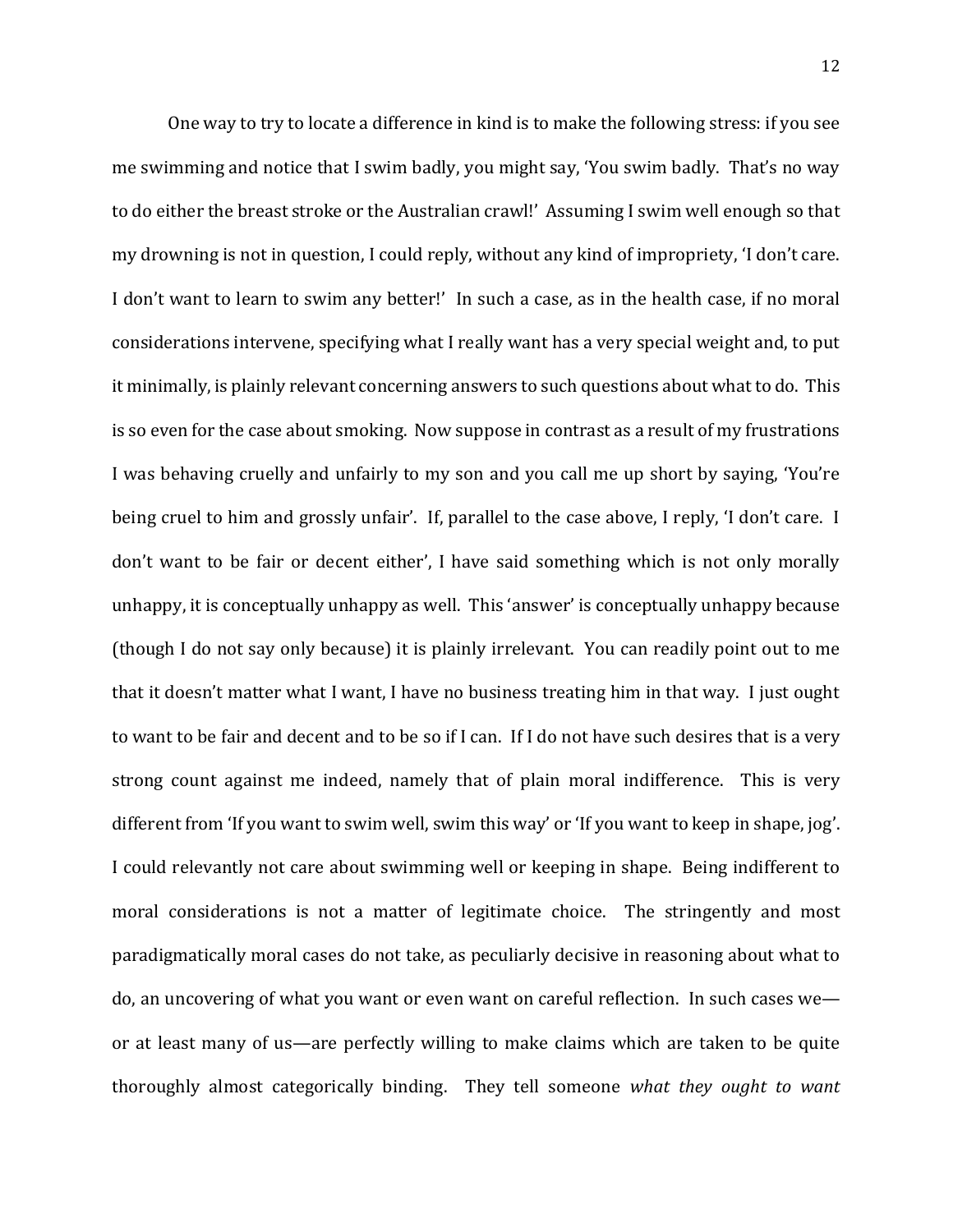whether they want it or not. That is what everyone ought to want. Wanting or not wanting morally speaking enters into it. This is just how the moral conceptual practice goes. There is no room for moral choice here. This is just the way our language-game is played. If we are to be moral that is what we must do. And we cannot legitimately just choose to be moral, though some few will not choose to be so. This, to be paradigmatic, is evident in the case of deliberately treating one's son cruelly and unfairly. How the husband should act, caught as he is in the conflict between son and stepmother, is another matter. It is less evident in the latter case what actually ought to be done. The actual rights and wrongs are in doubt. It is not, that is, clear what ought to be done; the actual rights and wrongs are in some doubt. But if it ever does become evident what the husband morally speaking should do and if it turns out that that is not what he wants to do, that will not alter the fact that he ought to do it, his wants to the contrary notwithstanding. His not wanting to do it is not even remotely relevant in such a situation as a justification for not doing it or as a background assumption where justification in morality properly comes to an end. That he has been treating his son cruelly just is a matter of treating him badly. Moral discourse just does not allow this as arithmetical discourse does not allow 'two plus two makes five'. And even if 'cruelty is bad' is a kind of quasi-tautology, morally it does not sanction being cruel. He cannot simply here legitimately do what he wants. What he wants to do is simply irrelevant in such a situation while, by contrast, what he wants to do in non-moral cases I have mentioned is discursively relevant. There are a range of very stringent, very central and typically moral considerations that do not turn on ascertaining what the agent really wants or indeed really would want on reflection when adequately informed. It does not turn on what his pro and con attitudes are. Not infrequently what he must do has nothing to do with what he wants to do. His may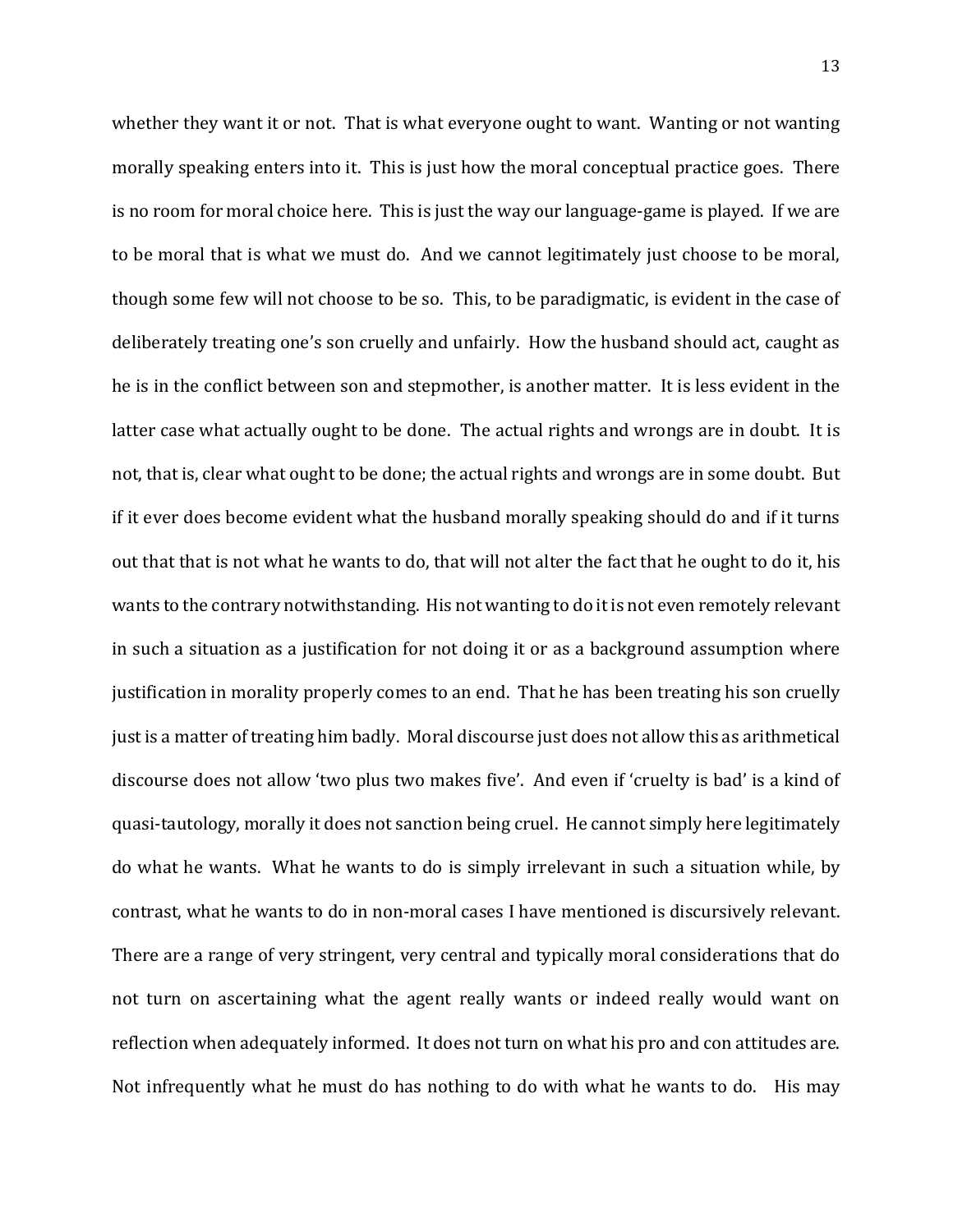sound like a puritanical view of mine. It has nothing to do with that but has to do with the logic of moral discourse.

Here is the essential, or at least an essential, difference between on the one hand moral cases, or at least a central range of moral cases, and on the other hand non-moral cases. But now the question of authority and questions about the very possibility of authoritative moral claims returns like the repressed. There seem at least to be two jarring tendencies. On the one hand we (or many of us) do make moral judgments about what people (including ourselves) ought to want. But on the other hand we also feel in such circumstances that there can be no authority telling us what to want, morally speaking. There can be no telling us, *authoritatively* speaking, what we ought to want as distinct from telling us what to do or avoid doing. There can, however, be an *authoritative* advice giving about how best to attain what you want. But not telling you what to want. Is this thinking an unwitting liberal bias or (what is not the same thing) a fundamental conviction which is not in type co-extensive with the whole range of either actual or conceivable moral responses or (what again is not the same thing either) rational moral responses? Or is this something which is built into the very 'logic of moral reasoning'? Is an *authoritative* view concerning what is to be done morally some sort of conceptual or logical impossibility?

Let us return to the point where started: what, vis-à-vis the truth of moral claims, would it be like to attain an authoritative moral view? When if ever, could even people who are fully informed about how moral concepts work be justified in asserting that, quite independently of what the attitudes and convictions of the agents were, certain moral claims are true and certain moral claims are false? What would it be like to establish that a whole moral orientation was sound or for that matter unsound? What would it be like to give sound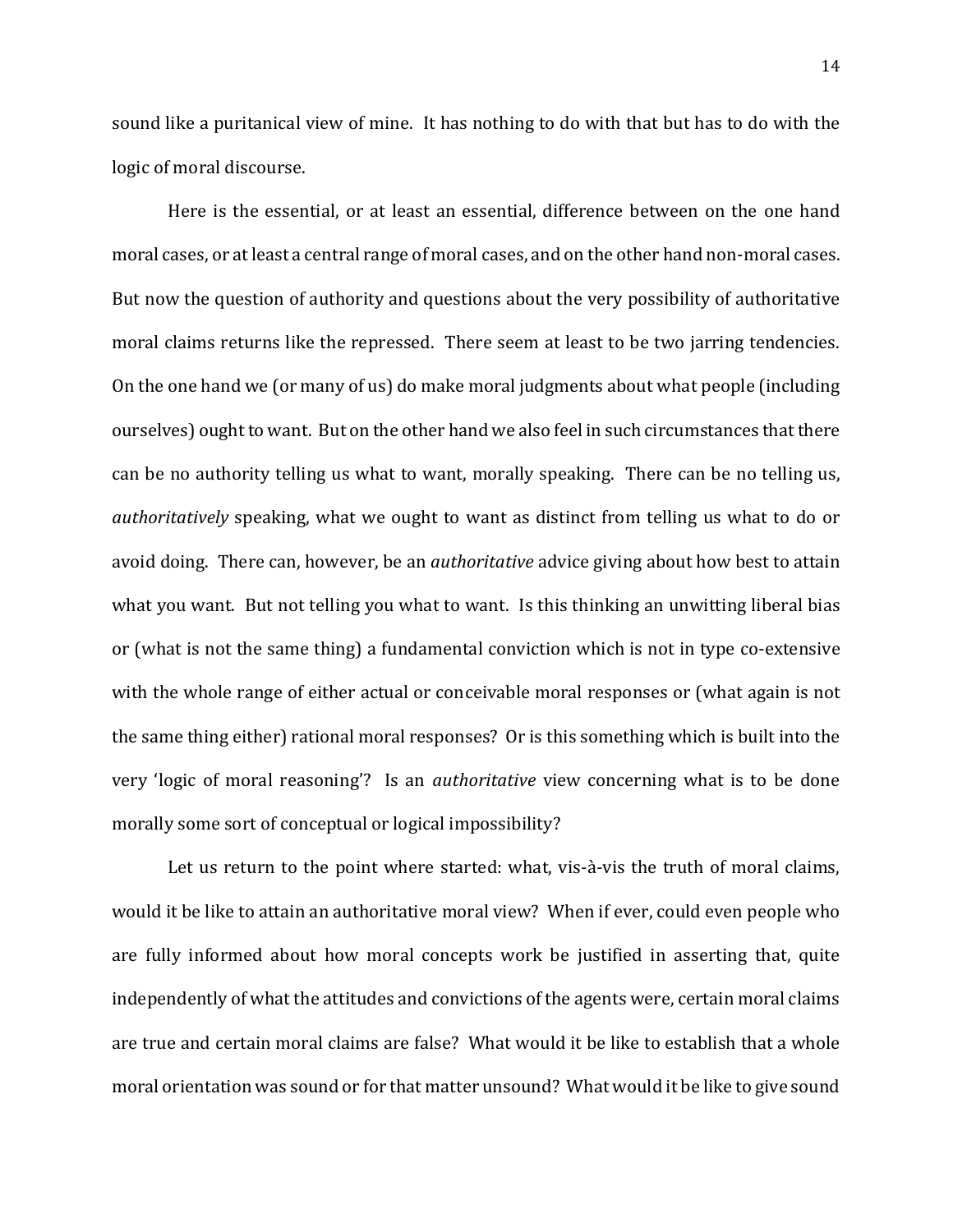moral arguments and to organize them in a systematic and rational way into a moral overview which would form a comprehensive guide for human living and contain fundamental moral principles which are true *not* only if someone who is justified in accepting a certain moral system and, takes a certain moral stance commits himself/herself in a certain way, plays a certain moral language-game, lives in a certain way, or lives in a certain tribe, but because certain fundamental principles are true or false *überhaupt*? Denials that there can be authoritative *and* rational moralities or moral claims rest on a skepticism that anything like this can obtain. Indeed skepticism over morality often rests on such a belief. Is such a skepticism justified? I do not think that we can justifiably take the short way with moral skeptics, popular in many philosophical circles until very recently, where skepticism is diffused by means of the claim that it represents nothing which could be coherently stated, let alone convincingly argued. Morality sometimes makes very demanding claims and it is very understandable that we should seek authoritative answers.

However, what is not evident is whether we can have them. Can we correctly say that such authoritativeness is built into the moral point of view? If we look at moral phenomena worldwide and over time we will find that there are moral points of view but that there is no such thing as *the* moral point of view with the authoritativeness that many moral philosophers and many others have sought. That is a philosopher's dream.

IV

Perhaps I have made too sharp a distinction about authority in the two cases of the MD's advice about jogging and the family counsellor's advice about a family situation. We need to pay more attention to what authoritativeness comes to. The authoritativeness of the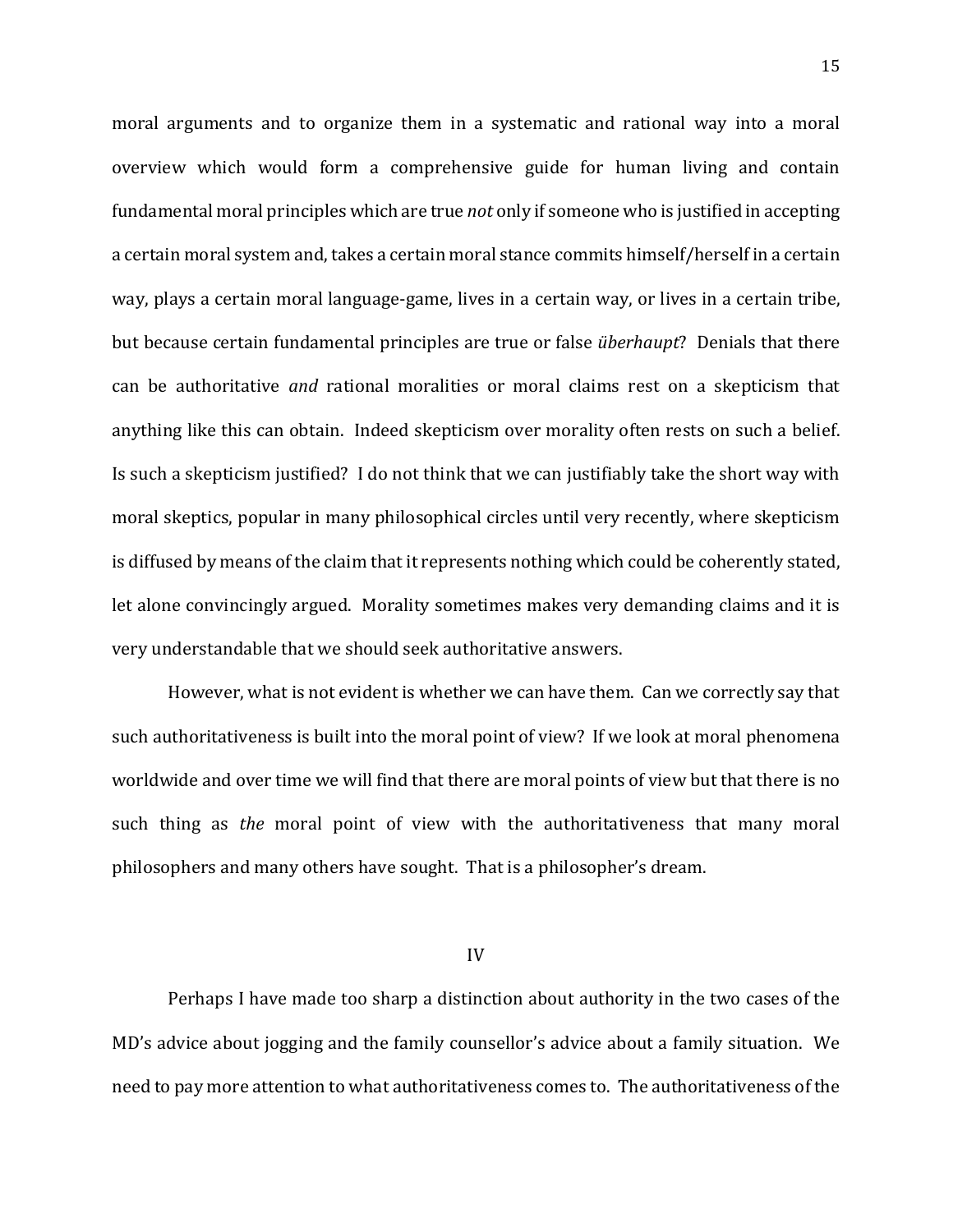doctor's claim that 'Jogging is good for you' is reliable, indeed highly so, in the abstract, but only generally or for a considerable part for any actual individual. The extensive differences in concrete between individuals makes the authoritativeness of the claim less determinate. What should be done will vary indefinitely with specific cases but a good experienced doctor will have an authority of a somewhat different kind: an authority that is less scientifically rooted resulting in part from his familiarity with the individuals he is advising and with their individual physical and psychological distinctiveness. In giving his advice, the doctor will be attuned to that but he will also be informed by the general scientific knowledge he has of the standard effects of jogging. But his advice, if given properly, is not just rooted in such general scientific knowledge but as well on his knowledge of the particularities of the person or persons he is advising. Something that is less scientifically rooted than general knowledge about the dangers and advantages of jogging. This particular knowledge of a person, however, is not *un*scientific knowledge but is less scientifically rooted than the abstract generalizations which may very well apply only *prima facie* to an individual jogger or potential jogger. What the doctor would say to an obese person or to a person with defective legs or with a developed cancer may very well be different, sometimes very different, from what he would say to a normally situated person in the prime of life. It would be absurd and irresponsible of a doctor to tell a 90 year old that jogging is good for him, perhaps even criminally irresponsible. The authority that a doctor has is much more contextual and is more variable from individual to individual and more like that of a family counsellor than I have hitherto acknowledged—and less scientific. But a family counsellor's practice is also more like, though not identical to, some aspects of a medical doctor's practice than I have acknowledged. The differences are more of a *degree* that of *kind*. Family counselling may